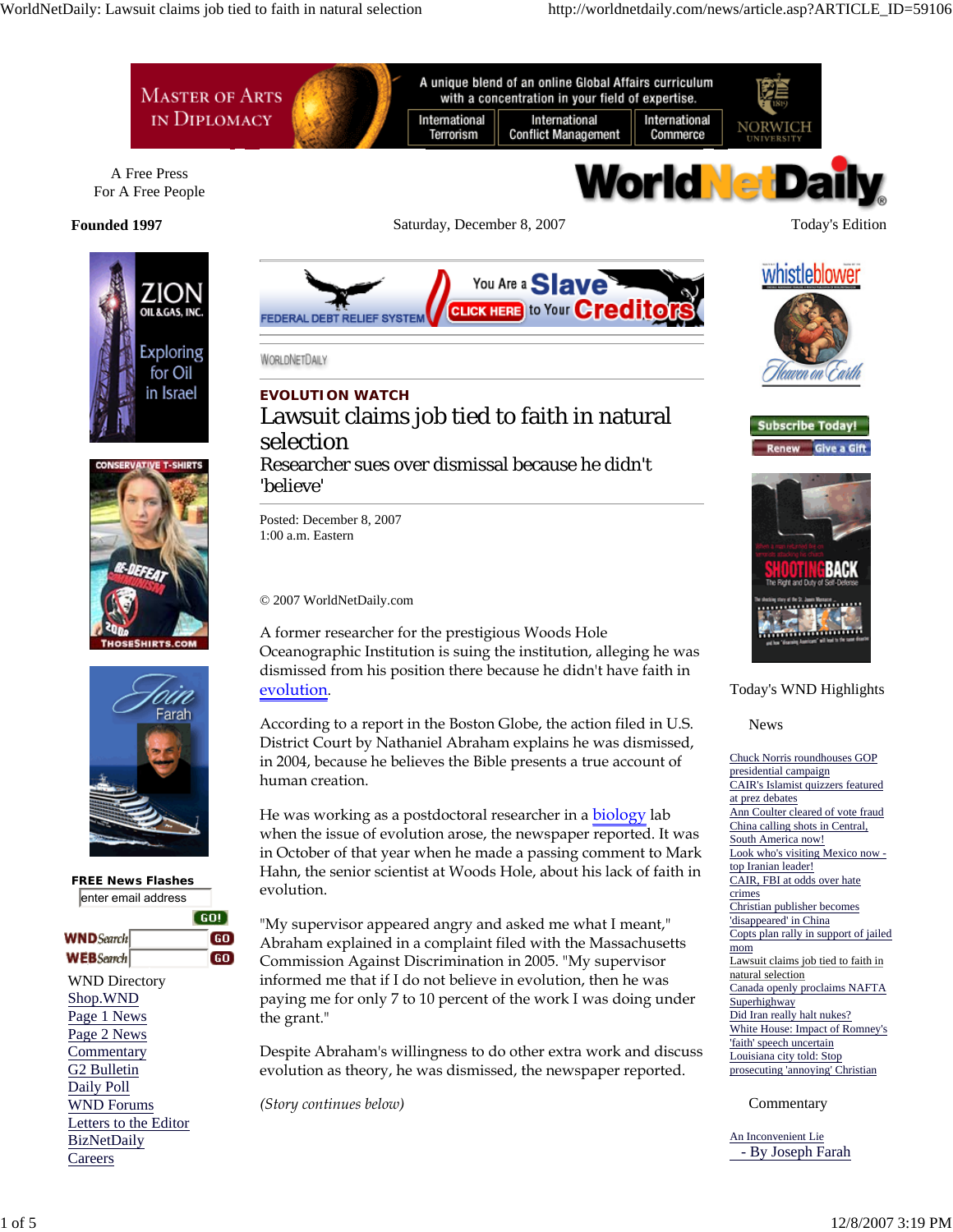SportsNetDaily TV Guide Weather



WND Resources About WND WND SCOOPS WND BOOKS ADVERTISE with WND Put WND headlines on your site Make WND your Home Page Sign up for WND Email Alerts VOLUNTARY **PAYMENT** Download to your PDA US Newspapers Foreign Newspapers **Major News Wires** Other News Services Other Sites Writer Archives Contact Government **Officials** Search Engines Media Entertainment

WND People Contact WND Who's Who at WND Speakers & Talk Show Guests Columnists

#### **Sponsored Listings**

**Asthma Signs & Symptoms**

Get Tips to Help Take Control of Daytime & Nighttime Asthma Symptoms

**Because Love Lives On...** Diamonds created from carbon of your loved one as a precious memorial.

"You have indicated that you do not recognize the concept of biological evolution and you would not agree to include a full discussion of the evolutionary implications and interpretations of our research in any co-authored publications resulting from this work," Hahn told him in a letter, which was provided to the Globe. "This position is incompatible with the work…"

"Woods Hole believes they have the right to insist on a belief in evolution," noted David C. Gibbs III, the general counsel of the Christian Law Association and one of Abraham's lawyers.

The lawsuit, filed now because the state complaint recently was dismissed, is seeking \$500,000 in compensation for a violation of his civil rights.

The newspaper explained that, "Evolution is a fundamental tenet of biology that **species** emerge because of genetic changes to organisms that, over time, favor their survival."

Gibbs said Abraham believes there is no conflict between his work and his religion.

Woods Hole officials told the newspaper their actions were "entirely lawful."

Evolution has been a flashpoint of late in university circles.

WND reported earlier the issue had driven a wedge between Baylor University Professor Bob Marks, whose research could be the foundation for a major challenge to Darwinian faith, and his historically Christian employer.

Walt Ruloff, the executive producer of Premise Media, who worked with actor Ben Stein on a new project called "Expelled: No Intelligence Allowed," about the monopoly Darwinian beliefs hold in academia, wrote in the Baylor student newspaper about his concerns.

"As many of you have heard, Marks, a distinguished professor of electrical and computer engineering, has been



Baylor Prof. Robert Marks conducting research that ultimately may challenge the foundation of Darwinian theory. In layman's terms, Marks is using highly sophisticated mathematical and

ACLU: Public Enemy No. 1 - By Pat Boone Does 'Golden Compass' point kids toward atheism? - By Jonathan Falwell Romney's speech failed - By Star Parker Why secularists hid Bach's music - By Ellis Washington Flagrant skirting of the Constitution - By Henry Lamb Hold on to your spouse for dear life! - By Greg Laurie When quiet zones become killing fields - By William J. **Brotherton** Pride and prejudice: Montel Williams style

> iave srael?

- By Alan Chambers

## theTrumpet.com



Retire... **AND** still make a six-figure income. LEARN HOW >>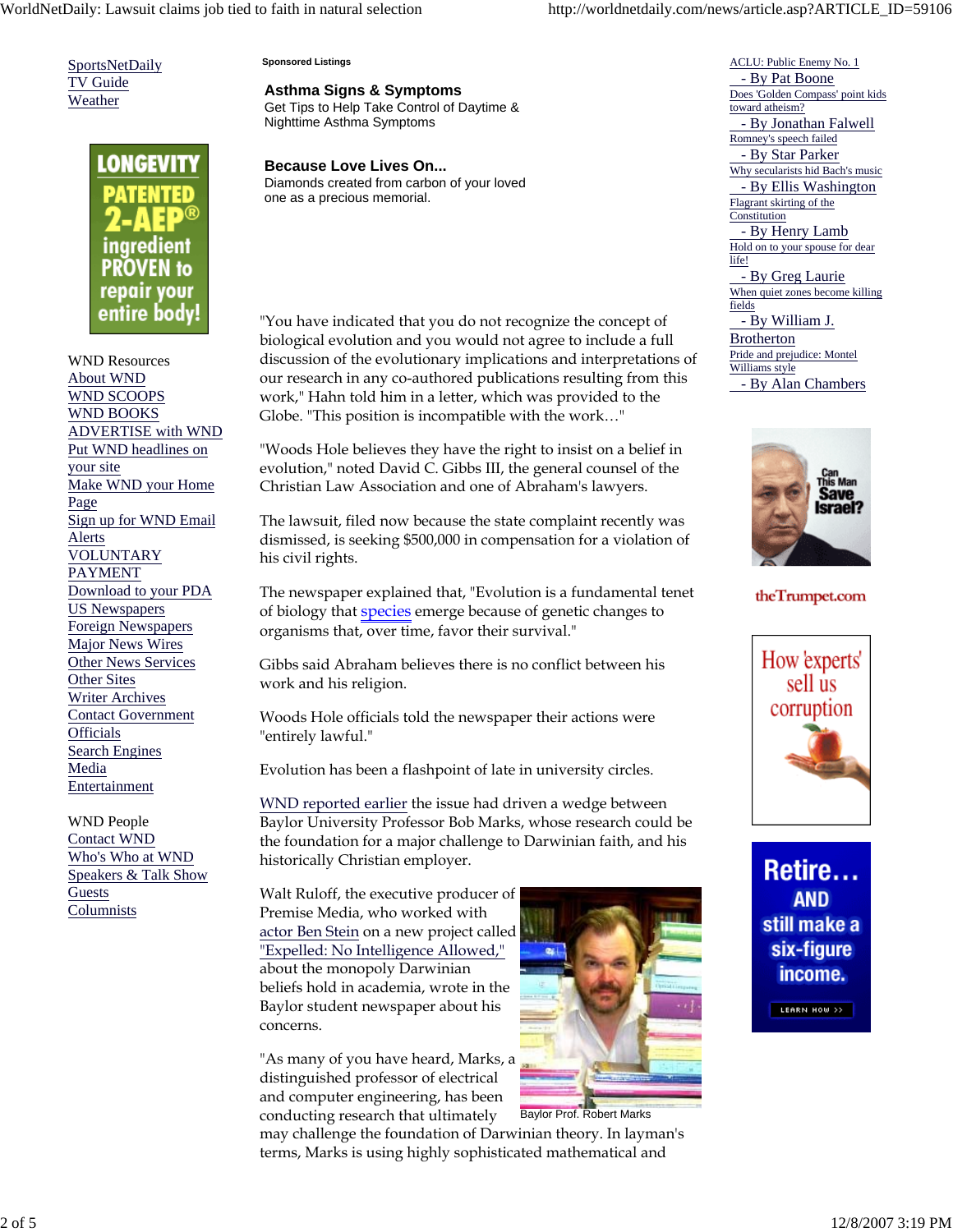See Hillary's

felonious

home videos!

fillary

The documentary that may end her political career



merger with Mexico and Canada

computational techniques to determine if there are limits to what natural selection can do," he wrote. "At Baylor, a Christian institution, this should be pretty unremarkable stuff. I'm assuming most of the faculty, students and alumni believe in God, so wouldn't it also be safe to assume you have no problem with a professor trying to scientifically quantify the limits of a blind, undirected cause of the origin and subsequent history of life?

"But the dirty little secret is university administrators are much more fearful of the Darwinian Machine than they are of you," he said.

"Here's what's going on: Somebody within the scientific community let [Baylor dean Ben] Kelley know that Marks was running a website that was friendly to intelligent design. Such a thing is completely unacceptable in today's university system – even at a Christian institution. Kelley was probably told to have the site shut down immediately or suffer the consequences," Ruloff said.

Prof. Marks told WND he could not comment since his lawyer and the university are in negotiations over the situation. And Baylor spokeswoman Lori Fogleman said there are "ongoing legal discussions that we hope will be resolved to both party's mutual satisfaction."

# WND has reported in the case involving Guillermo Gonzalez.

The scientist at Iowa State University is appealing to state officials after his tenure was rejected by department managers because of his "personal religious and ideological beliefs."

Gonzalez was not given tenure, even though his performance reviews had been exemplary, according to a story in World Magazine, after physics department chairman Eli Rosenberg admitted Gonzalez' research into intelligent design "played into" the decision-making process.

John West, associate director of the Discovery Institute's Center for Science & Culture, where Gonzalez is a senior fellow, said the tenure denial is "clearly a result of the vicious attacks he's had to endure from Darwinists and various atheists for presenting a scientific argument for the intelligent design of the universe based on the empirical evidence from physics and astronomy."

|        | ۰.          |
|--------|-------------|
| ٧<br>٩ | ٩<br>$\sim$ |

**digg it**

**Related special offers:**

The corrupt state of U.S. colleges exposed

Lock and load with Christian ammo for college

Learn about the "Tornado in a junkyard," expose of the theory of evolution

Watch Darwin croak on video: New work shows mounting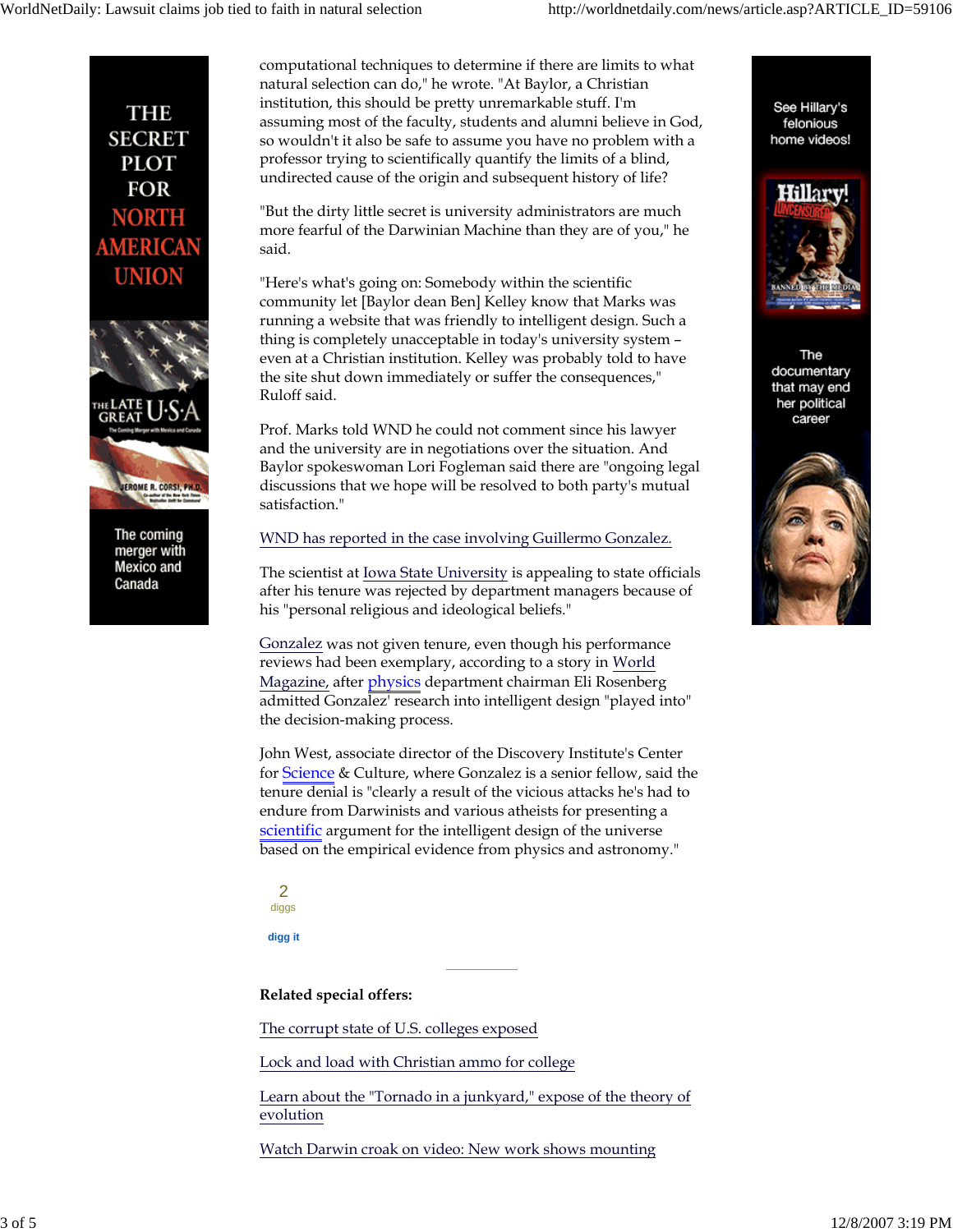evidence for intelligent design of the universe Intelligent Design vs. Evolution – letters to an atheist Had it up to here with *phony* history? **Previous stories:** Darwin challenged, research censored Ben Stein to battle Darwin in major film Professor: 'Religion' behind tenure dispute Intelligent Design torpedoes tenure Intelligent Design torpedoes tenure Intelligent design scientist denied tenure Creation Museum's 1st visitor? Bill Maher 'Who's who' list challenging Darwin grows Evolution's instability highlighted by new study Woman's freeway signs stir creation debate Judge copied ACLU in anti-intelligent design ruling Rabbi defends show linking Darwin, Hitler Darwin-Hitler connection sparks attacks 2 billion years added to age of universe 'Outrageous misinformation' on Kansas standards Bill Maher challenged to intelligent-design debate Bible literalism 'pagan superstition'? Designers' attorney: Class not intelligent Limbaugh got it wrong, says intelligent designer Intelligent-design backers downplay Dover Intelligent-design backers blast judge Salman Rushdie blasts intelligent design Intelligent-design backers applaud Bush Opposition to intelligent design drummed up Smithsonian backs off intelligent design film

### **Related commentaries:**

What are Darwinists so afraid of?

Seeing God in science